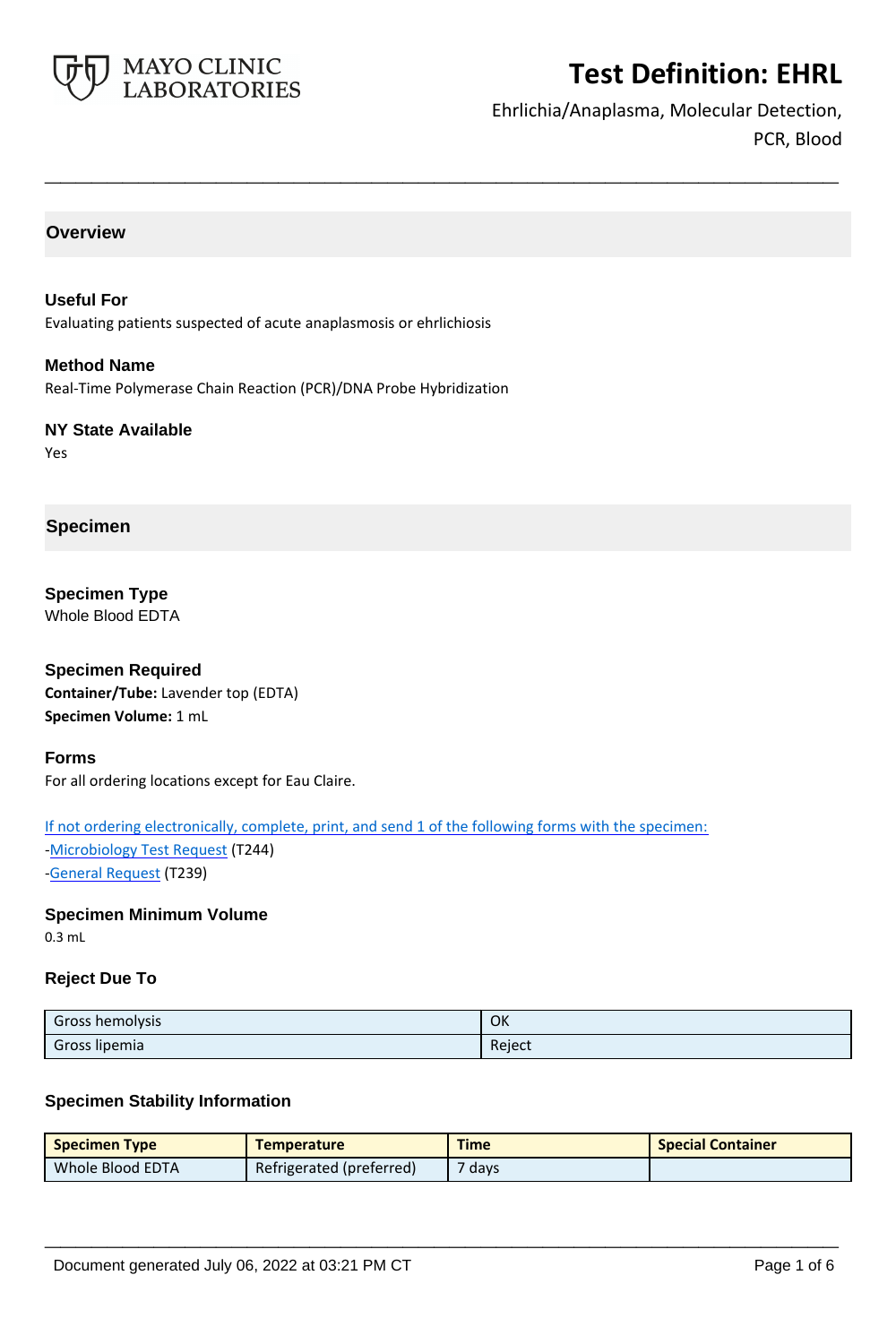

Ehrlichia/Anaplasma, Molecular Detection, PCR, Blood

## **Clinical & Interpretive**

## **Clinical Information**

Ehrlichiosis and anaplasmosis are a group of emerging zoonotic tick-borne infections caused by *Ehrlichia* and *Anaplasma* species, respectively. These obligate intracellular, gram-negative rickettsial organisms infect leukocytes and cause a potentially serious febrile illness in humans.

**\_\_\_\_\_\_\_\_\_\_\_\_\_\_\_\_\_\_\_\_\_\_\_\_\_\_\_\_\_\_\_\_\_\_\_\_\_\_\_\_\_\_\_\_\_\_\_\_\_\_\_**

Human granulocytic anaplasmosis (HA) is caused by *Anaplasma phagocytophilum*, which is transmitted through the bite of an infected *Ixodes* species tick. The epidemiology of this infection in the United States is very much like that of Lyme disease (caused by *Borrelia burgdorferi*) and babesiosis (caused primarily by *Babesia microti*), which all have the same tick vector. HA is most prevalent in the upper Midwest and in other areas of the United States that are endemic for Lyme disease.

Human monocytic ehrlichiosis (HE) is caused by *Ehrlichia chaffeensis,* which is transmitted by the Lone Star tick, *Amblyomma americanum*. Most cases of HE have been reported from the southeastern and south-central regions of the United States. *E ewingii*, the known cause of canine granulocytic ehrlichiosis, can occasionally cause an HE-like illness in humans. Clinical features and laboratory abnormalities are similar to those of *E chaffeensis* infection, and antibodies to *E ewingii* cross-react with current serologic assays for detection of antibodies to *E chaffeensis*.

Most recently, Mayo Clinic Laboratories detected a new species of *Ehrlichia* in patients with exposure to ticks in Wisconsin and Minnesota. This organism is most closely related to *E muris* and has therefore been referred to as the *E muris-*like agent or EMLA. The name *E muris eauclairensis* has recently been proposed after the city in which the first case was described. *E muris eauclairensis* causes a similar disease to ehrlichiosis due to *E chaffeensis* and *E ewingii,* and may cause more severe disease in immunocompromised hosts.

Most cases of anaplasmosis and ehrlichiosis are subclinical or mild, but infection can be severe and life-threatening in some individuals. Fever, fatigue, malaise, headache, and other "flu-like" symptoms, including myalgias, arthralgias, and nausea, occur most commonly. Central nervous system involvement can result in seizures and coma.

Diagnosis may be difficult since the patient's clinical course is often mild and nonspecific. This symptom complex is easily confused with other illnesses such as influenza, or other tick-borne zoonoses such as Lyme disease, babesiosis, and Rocky Mountain spotted fever. Clues to the diagnosis of ehrlichiosis in an acutely febrile patient after tick exposure include laboratory findings of leukopenia or thrombocytopenia and elevated serum aminotransferase levels. However, while these abnormal laboratory findings are frequently seen, they are not specific. Rarely, intra-granulocytic or monocytic morulae may be observed on peripheral blood smear, but this is not a reliable means of diagnosing cases of human ehrlichiosis or anaplasmosis.

Definitive diagnosis is usually accomplished through PCR and serologic methods. Serologic testing is done primarily for confirmatory purposes, by demonstrating a 4-fold rise or fall in specific antibody titers to *Ehrlichia* species or *Anaplasma* antigens. There is not currently a commercially available specific serologic test for *E muris eauclairensis*, but cross-reactivity with the other *Ehrlichia* species by serology may be detected.

PCR techniques allow direct detection of pathogen-specific DNA from patients' whole blood and is the preferred method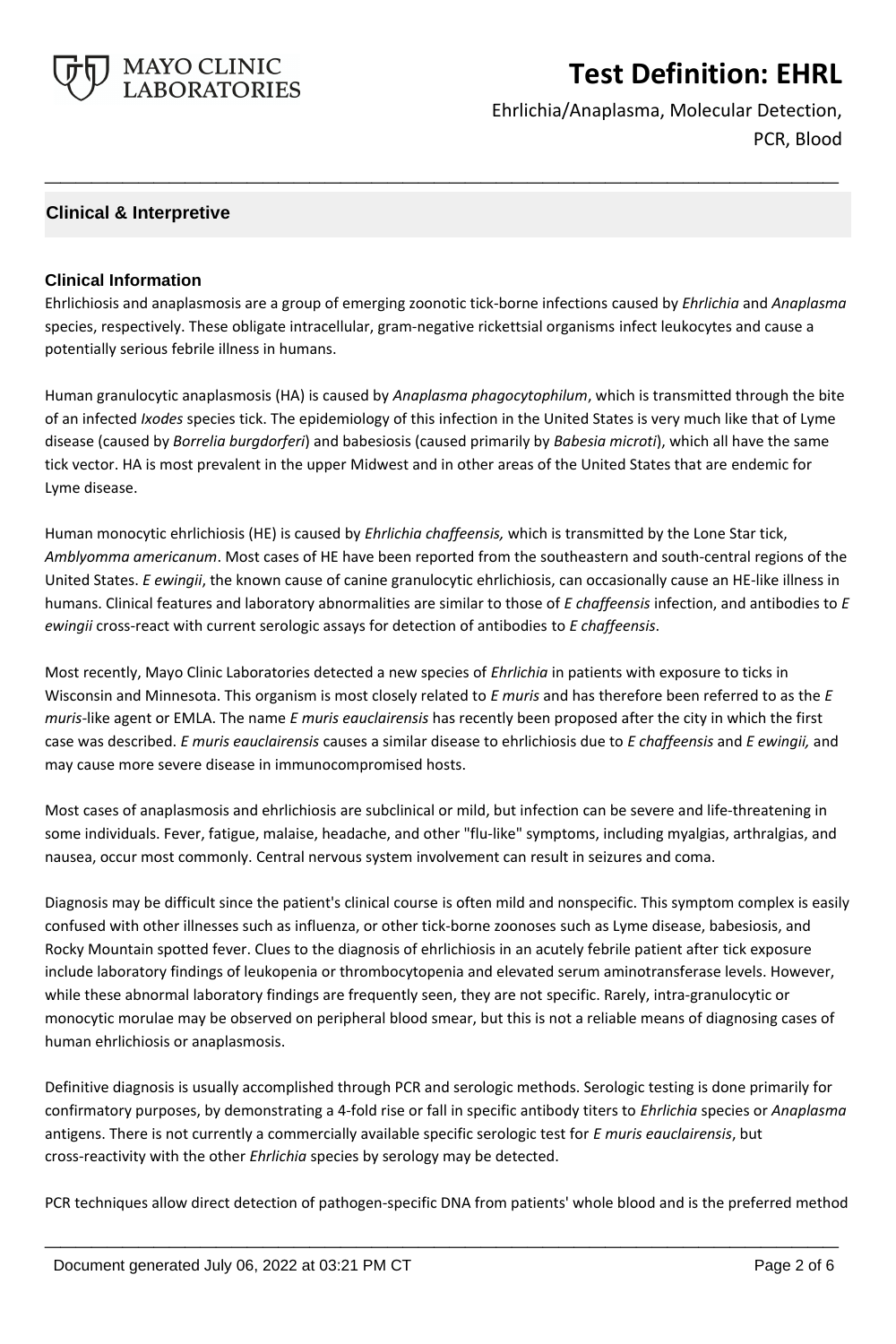

Ehrlichia/Anaplasma, Molecular Detection, PCR, Blood

for detection during the acute phase of illness. The Mayo PCR assay is capable of detecting and differentiating *A phagocytophilum, E chaffeensis, E ewingii,* and *E muris eauclairensis.*

It is important to note that concurrent infection with *A phagocytophilum, Borrelia burgdorferi,* and *Babesia microti* is not uncommon as these organisms share the same *Ixodes* tick vector, and additional testing for these pathogens may be indicated.

**\_\_\_\_\_\_\_\_\_\_\_\_\_\_\_\_\_\_\_\_\_\_\_\_\_\_\_\_\_\_\_\_\_\_\_\_\_\_\_\_\_\_\_\_\_\_\_\_\_\_\_**

### **Reference Values**

Negative

### **Interpretation**

Positive results indicate presence of specific DNA from *Ehrlichia chaffeensis, E ewingii*, *E muris eauclairensis* organism, or *Anaplasma phagocytophilum* and support the diagnosis of ehrlichiosis or anaplasmosis.

Negative results indicate absence of detectable DNA from any of these 4 pathogens in specimens, but do not exclude the presence of these organisms or active or recent disease.

Since DNA of *E ewingii* is indistinguishable from that of *E canis* by this rapid PCR assay, a positive result for *E ewingii/canis* indicates the presence of DNA from either of these 2 organisms.

#### **Cautions**

This assay should not be used for screening asymptomatic individuals, and should only be used to test patients with signs and symptoms of ehrlichiosis or anaplasmosis.

A negative result does not indicate absence of disease.

Inadequate specimen draw or improper conditions for storage or transport may invalidate test results.

This test may detect DNA of *Ehrlichia canis* (reported to cause asymptomatic infection in Venezuela only).

This PCR test does not detect DNA of *Rickettsia* (formerly *Ehrlichia*) *sennetsu,* which has been reported to cause a rare mononucleosis-like illness in humans (in Japan and Malaysia).

## **Supportive Data**

The following validation data supports the use of this assay for clinical testing.

#### **Accuracy/Diagnostic Sensitivity and Specificity**:

Results from this real-time PCR assay on the LightCycler (LC PCR) were compared to those generated using conventional PCR assay for *Anaplasma phagocytophilum* on 127 unique, archived whole blood specimens (26 positive and 99 negative specimens by conventional PCR). Using the conventional PCR as the gold standard, the diagnostic sensitivity and specificity for detection of *Anaplasma phagocytophilum* were 100%. In addition, 12 known *Ehrlichia chaffeensis* isolates and 2 *Ehrlichia ewingii* isolates (reference strains) were tested by the LC PCR and were positive.

#### **Supplemental Data (Spiking Studies):**

To supplement the above data, 30 negative whole blood samples were spiked with *Anaplasma phagocytophilum*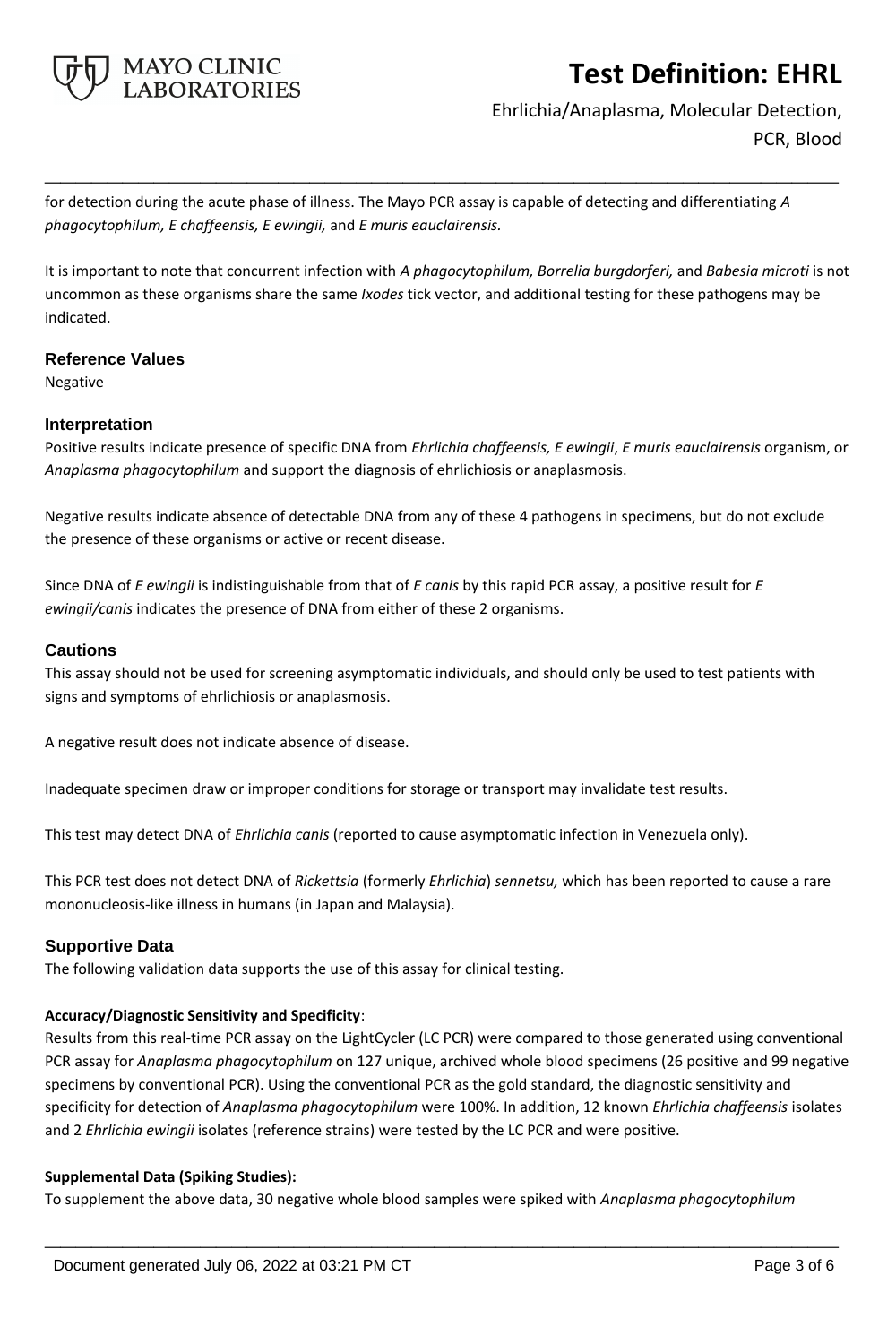

Ehrlichia/Anaplasma, Molecular Detection, PCR, Blood

positive control plasmid at the limit of detection (LoD) (10 copies/microL). The 30 spiked specimens were run in a blinded manner along with 30 negative (nonspiked) specimens. 100% of the spiked specimens were positive, and 100% of the nonspiked specimens were negative.

**\_\_\_\_\_\_\_\_\_\_\_\_\_\_\_\_\_\_\_\_\_\_\_\_\_\_\_\_\_\_\_\_\_\_\_\_\_\_\_\_\_\_\_\_\_\_\_\_\_\_\_**

## **Analytical Sensitivity/Limit of Detection (LoD):**

The lower LoD of this assay for each of the species in EDTA blood is as follows: -*Anaplasma phagocytophilum=*approximately 10 targets per microliter -*Ehrlichia chaffeensis*=approximately 5 targets per microliter -*Ehrlichia muris eauclairensis* =approximately 100 targets per microliter -*Ehrlichia ewingii/canis*=approximately 10 targets per microliter

### **Analytical Specificity:**

No PCR signal was obtained from extracts of the following organisms: herpes simplex virus, Epstein-Barr virus, *Staphylococcus aureus, Staphylococcus epidermidis, Streptococcus pyogenes, Escherichia coli, Pseudomonas aeruginosa, Bartonella henselas, Bartonella quintana, Ricketssia typhi, Ricketssia rickettsii, Toxoplasma gondii, Babesia microti* MN, *Babesia microti* ATCC 53899, *Borellia burgdorferi* ATCC 51990, *Ehrlichia risticii* ATCC VR-986, and *Anaplasma marginale*. Positive results were obtained from nucleic extracts of 2 *Ehrlichia canis* strains (patient strain and ATCC CRL-10390 strain), with a melting temperature (Tm) of 49.5 degrees C (indistinguishable from *Ehrlichia ewingii*). A positive melting peak was also noted with *Ehrlichia muris* (ATCC VR-1411), but the Tm (55.24 degrees C) was easily distinguished from the Tm of the target organisms.

#### **Precision:**

Interassay precision was 97% and intra-assay precision was 96%.

## **Reference Range:**

Fifty whole blood specimens from normal donors were tested and found to be negative for targeted or detectable *Ehrlichia* and *Anaplasma* species.

#### **Reportable Range:**

This is a qualitative assay, and results are reported as either negative or positive for targeted *Ehrlichia/Anaplasma*  species (positive for *Anaplasma phagocytophilum*, *Ehrlichia chaffeensis*, *Ehrlichia muris eauclairensis* or *Ehrlichia ewingii*).

## **Clinical Reference**

1. Bakken JS, Dunler JS: Human granulocytic ehrlichiosis. Clin Infect Dis 2000 Aug;31(2):554-560

2. Dunler JS, Bakken JS: Human ehrlichioses: newly recognized infections transmitted by ticks. Ann Rev Med 1998;49:201-213

3. Krause PJ, McKay K, Thompson CA, et al: Disease-specific diagnosis of coinfecting tickborne zoonoses: babesiosis, human granulocytic ehrlichiosis, and Lyme disease. Clin Infect Dis 1999 May 1;34(9):1184-1191

4. McQuiston JH, Paddock CD, Holman RC, Childs JE: The human ehrlichioses in the United States. Emerging Infect Dis 1999 Sept-Oct;5(5):635-642

5. Pritt BS, Sloan LM, Johnson DK, et al: Emergence of a new pathogenic Ehrlichia species, Wisconsin and Minnesota, 2009. N Engl J Med 2011 Aug 4;365(5):422-429

**\_\_\_\_\_\_\_\_\_\_\_\_\_\_\_\_\_\_\_\_\_\_\_\_\_\_\_\_\_\_\_\_\_\_\_\_\_\_\_\_\_\_\_\_\_\_\_\_\_\_\_**

6. Johnson DK, Schiffman E, Davis JP, et al. Human infection with *Ehrlichia muris-*like Pathogen, United States,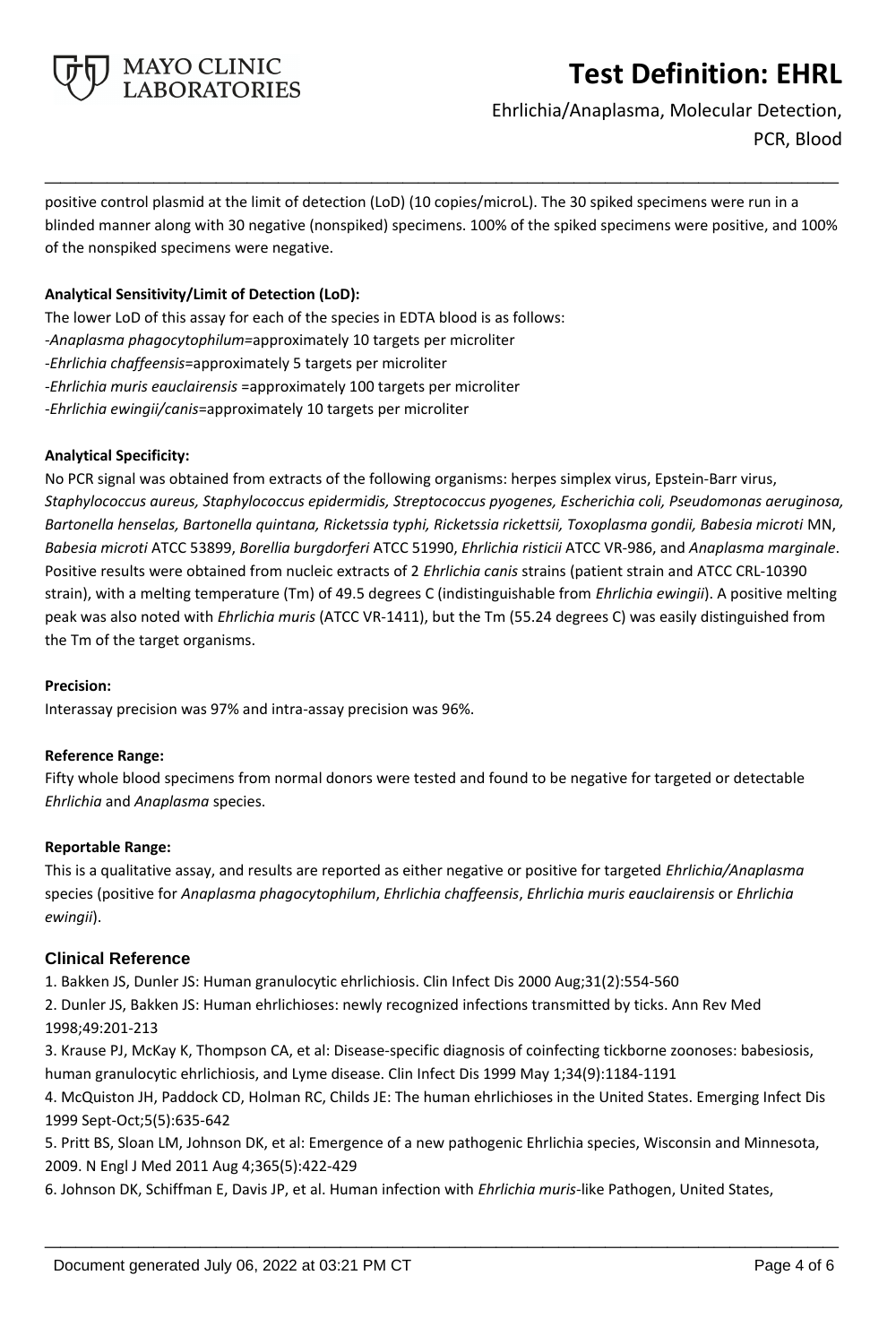

Ehrlichia/Anaplasma, Molecular Detection, PCR, Blood

2007-2013. Emerging Infect Dis 2015; 21(10):1794-99

## **Performance**

## **Method Description**

Nucleic acid is extracted from the pathogens in blood using the automated MagNA Pure LC system. The extract is then transferred to a 96-well Lightcycler 480 dish for amplification. The LightCycler 480 is an automated instrument that amplifies and monitors the development of target nucleic acid (amplicon) after each cycle of PCR. The DNA target for PCR assay is groEL, the open reading frame gene segment of the heat-shock protein operon (groEL), which is present at a frequency of 1 copy per organism in pathogenic species of *Anaplasma* and *Ehrlichia*. A specific base pair DNA target sequence is amplified by PCR. The detection of amplicon is based on fluorescence resonance energy transfer (FRET), which utilizes a hybridization probe with a donor fluorophore, fluorescein, at the 3' end and a second hybridization probe with an acceptor fluorophore, LC-Red 640, at the 5' end. When the target amplicon is present, the LC-Red 640 emits a measurable and quantifiable light signal at a specific wavelength. Presence of the specific organism nucleic acid may be confirmed by performing a melting curve analysis of the amplicon. Using features of the melting curve analysis, the assay primers and specific hybridization probes are able to detect and differentiate among *Anaplasma phagocytophilum*, *Ehrlichiosis chaffeensis, Ehrlichia muris eauclairensis*, and *Ehrlichia ewingii/canis.* Due to close proximity of the melting curves of *Ehrlichia ewingii* and *Ehrlichia canis*, this assay cannot distinguish between these 2 organisms.(Cockerill FR, Uhl FR: Applications and challenges of real-time PCR for the clinical microbiology laboratory. In Rapid Cycle Real-Time PCR. Edited by U Reischl, C Wittwer, F Cockerill. Springer, NY, 2002)

**\_\_\_\_\_\_\_\_\_\_\_\_\_\_\_\_\_\_\_\_\_\_\_\_\_\_\_\_\_\_\_\_\_\_\_\_\_\_\_\_\_\_\_\_\_\_\_\_\_\_\_**

**PDF Report**

No

**Day(s) Performed** Monday through Saturday

**Report Available** Same day/1 to 4 days

**Specimen Retention Time** 1 week

**Performing Laboratory Location** Rochester

## **Fees & Codes**

#### **Fees**

- Authorized users can sign in to [Test Prices](https://www.mayocliniclabs.com/customer-service/client-price-lookup/index.html?unit_code=EHRL) for detailed fee information.
- Clients without access to Test Prices can contact [Customer Service](http://www.mayocliniclabs.com/customer-service/contacts.html) 24 hours a day, seven days a week.